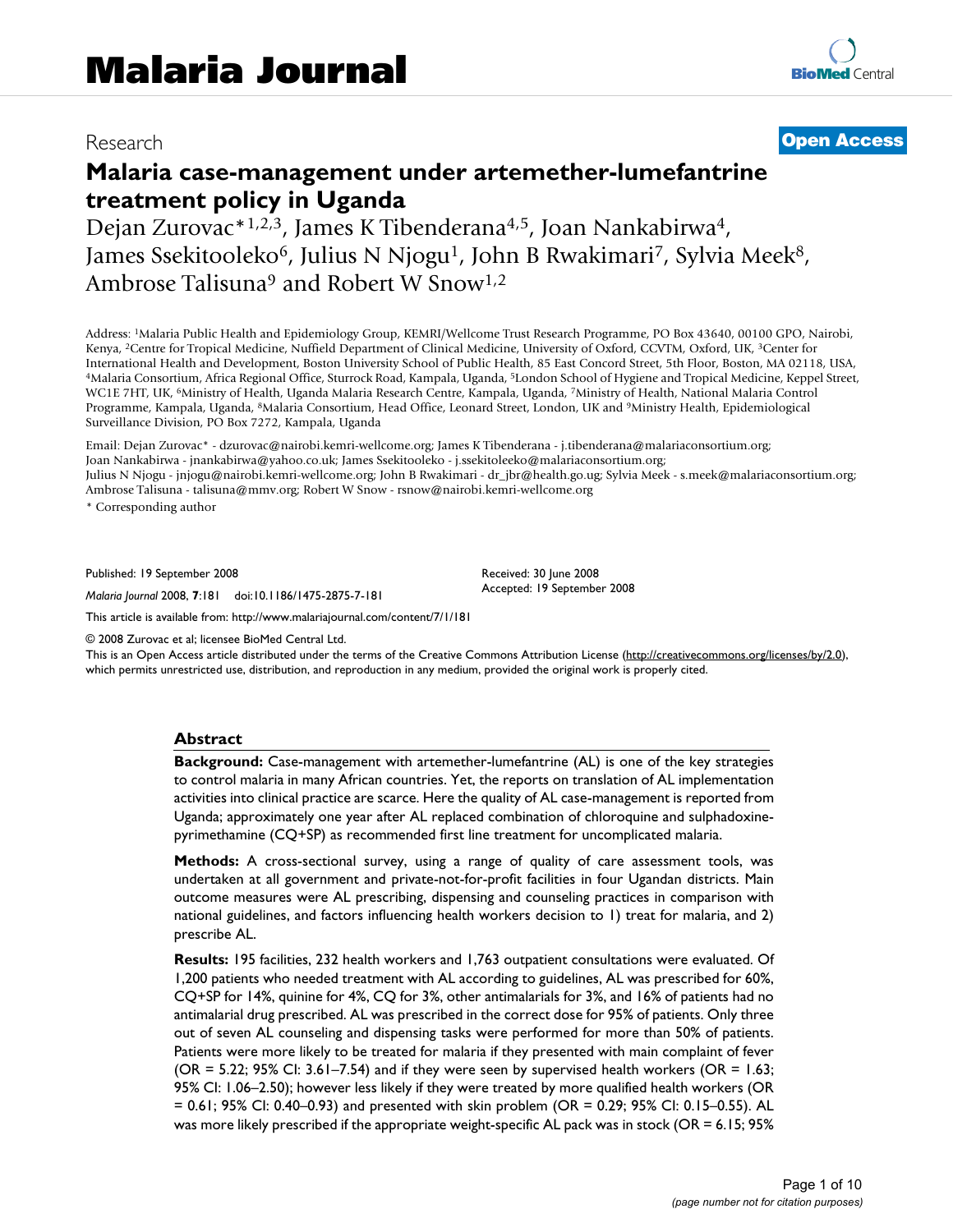CI: 3.43–11.05) and when CQ was absent (OR = 2.16; 95% CI: 1.09–4.28). Routine AL implementation activities were not associated with better performance.

**Conclusion:** Although the use of AL was predominant over non-recommended therapies, the quality of AL case-management at the point of care is not yet optimal. There is an urgent need for innovative quality improvement interventions, which should be rigorously tested. Adequate availability of ACTs at the point of care will, however, ultimately determine the success of any performance interventions and ACT policy transitions.

#### **Background**

Forty-one African countries with endemic *Plasmodium falciparum* malaria have recently changed antimalarial drug policies from ineffective monotherapies to highly efficacious artemisinin-based combination therapy (ACT); and among them, 21 countries selected artemether-lumefantrine (AL) as their first-line ACT for uncomplicated malaria [1]. In Uganda, resistance to chloroquine (CQ) and sulphadoxine-pyrimethamine (SP) monotherapies progressed rapidly during the 1990's [2,3] and the efficacy of the subsequent recommendation of a combination of CQ and SP (CQ+SP) was soon compromised [4,5]. In 2004 the decision was made to abandon CQ+SP in favour of AL, however the policy was subsequently revised to include another ACT combination of artesunate and amodiaquine (AS+AQ) as an alternative treatment when AL is not available [6]. Quinine was recommended as the second-line treatment, SP was reserved only for intermittent preventive treatment in pregnancy, and CQ+SP was no longer recommended for the treatment of malaria.

During 2005 and 2006, the Ugandan Ministry of Health implemented the new treatment policy and this process included four key activities. First, national malaria casemanagement guidelines were revised to incorporate changes in treatment recommendations [7]. Second, between January and May 2006, all government and private-not-for-profit facilities received AL supplies to ensure adequate stocks prior to delivery of the in-service training at the periphery. AL was delivered in the standard four weight-specific blister packages each containing a different number of the same strength tablets. At all facilities AL was provided free of charge, and by the time of our study, there were no deliveries of AS+AQ to health facilities. Third, in-service training for health workers was conducted to implement new guidelines. The rapid cascade training-programme started in February with a national, two-day workshop for 588 senior district health workers who were responsible for the training of all front-line health workers by the end of May 2006. The training for front-line health workers focused on the management of uncomplicated malaria, was organized over one-day at health facilities, and included lectures without practical case scenarios or clinical practice. No training evaluation, further follow up, or supervisory visits of health workers who attended trainings were undertaken. Finally, wall charts reflecting AL case-management recommendations were developed to serve as job-aids [8]. These charts, together with new guidelines, were delivered to health workers either through district health management teams or during the training sessions.

Effective translation of new guidelines into clinical practice is of critical importance to maximize the potential impact of improved, efficacious therapies. However, there are very few reports on the quality of clinical practices following implementation of AL policies in Africa [9,10]. Here AL case-management practices in accordance with national case-management guidelines are reported approximately 1 year after AL was distributed, training of health providers completed and guidelines and wall charts delivered to peripheral facilities across Uganda.

#### **Methods**

#### *Study design and data collection*

A cross-sectional, cluster sample survey was conducted between 29 May and 16 August 2007 at all government and private-not-for profit health facilities in four districts purposively selected to represent diversity of malaria transmission in Uganda: Apac, rural holoendemic district; Tororo, rural hyperendemic district; Mubende, rural mesoendemic district; and Jinja, periurban mesoendemic district [11]. A cluster was defined as all consultations for sick patients presenting at each facility on a randomly selected, single survey day. Patients coming for follow up visits for chronic diseases (e.g. TB, diabetes), traumas, burns, and patients referred or admitted for hospitalization were not recruited.

Sixteen nurses in eight survey teams collected data. In each district training and concordance testing was undertaken over five days until the agreement of practice results of nurses and trainers was greater than 90%. At health facilities data were collected using a range of quality of care assessment methods. All adult patients and caretakers of sick children were interviewed and had limited clinical screening when they completed their health facility visit and were ready to leave. Prior to the interviews, written informed consent to be enrolled in the study was obtained from all patients or their caretakers. Interviewers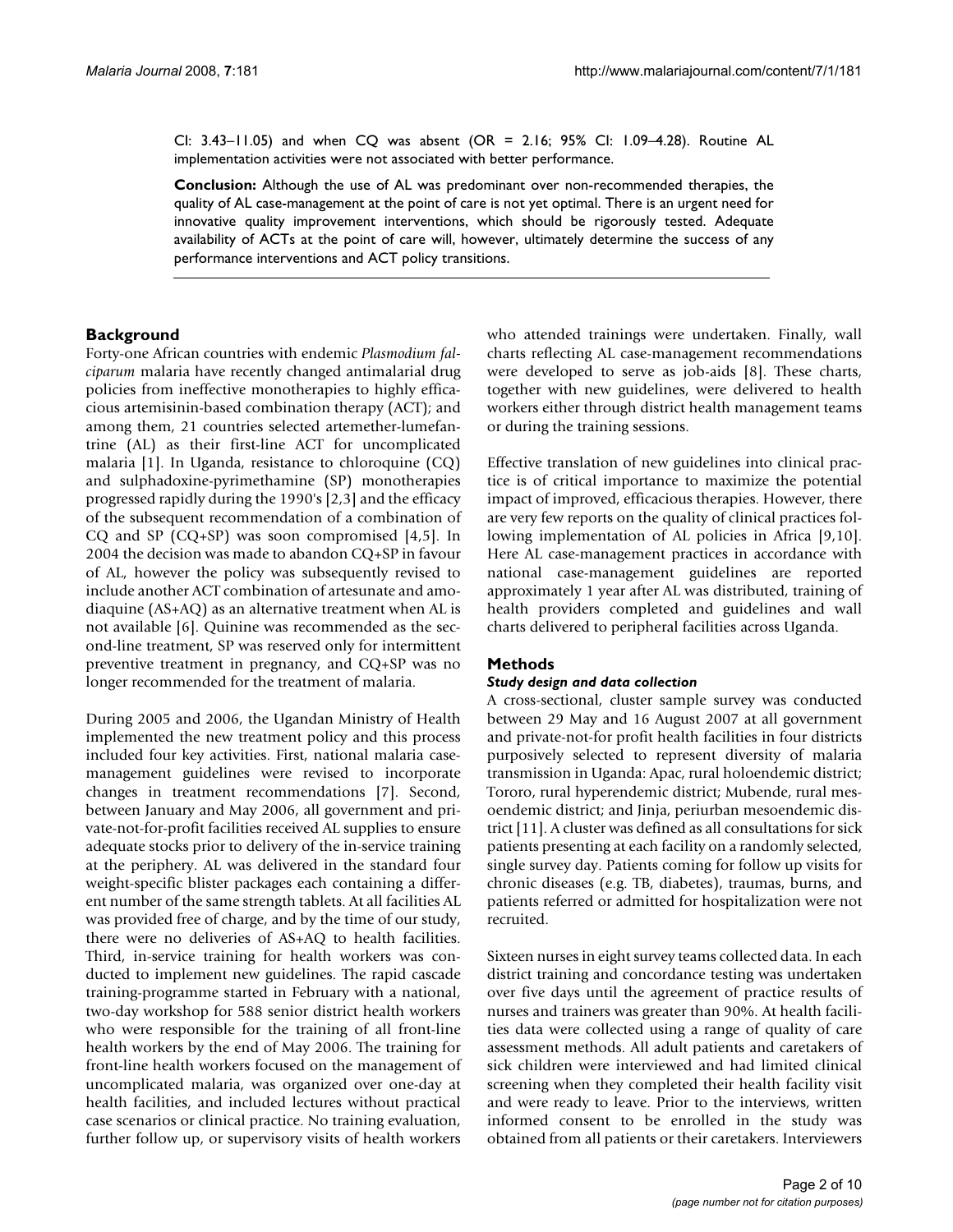determined the patient's age, weight, history of fever, axillary temperature, main complaints, prior use of antimalarial drugs, routine counseling and drug dispensing practices undertaken during the facility visit, and if the visit was an initial or follow-up consultation. Information was also collected from patient-held records about routine diagnostic procedures requested, results reported and medications prescribed.

At the end of the survey day all health workers who had attended study patients were interviewed to collect information on their demographics, pre-service and in-service training, working experience, access to national guidelines and exposure to supervision in the preceding six months. Finally, a health facility assessment was undertaken to record the availability of AL and other antimalarials on the survey day and in the past 6 months, the presence of functional weighing scales, thermometers, malaria diagnostics, and any displayed case-management wall charts. In addition, malaria treatments prescribed during the week prior to the survey were documented from the patients' registers held at the clinic.

# *Definitions*

Study definitions reflected national malaria case-management recommendations from the latest Ugandan *"Guideline for Health Workers on the Management of Uncomplicated Malaria*" [7], "*Guidelines for Integrated Management of Childhood Illnesses*" [12] and "*Flowcharts for Management of Malaria*" [8]. In summary, according to these guidelines and flowcharts any patient presenting with fever or history of fever in absence of danger signs and prior, correct use of ACTs should be presumptively treated with recommended first line treatment for uncomplicated malaria. The guidelines provide the same recommendations across all age groups. The use of malaria microscopy is discouraged for most febrile patients with the exception of special patient groups such as suspected treatment failures, severe cases, children below 5 kg and pregnant women. A case of patient needing management with AL was defined as a non-pregnant patient, weighing 5 kg and above, who presented to a health facility for an initial visit with a history of fever during the present illness or axillary temperature  $\geq$  37.5°C, and treated as an outpatient in the absence of a negative routine malaria test and prior use of ACT.

The correctness of AL dosage prescriptions was assessed in accordance with guidelines dosage recommendations for four weight-specific AL categories [7] and was classified into three categories: 1) recommended (one tablet twice a day over three days for a 5–14 kg patient; two tablets twice a day over three days for a 15–24 kg patient; three tablets twice a day over three days for a 25–34 kg patient; and four tablets twice a day over three days for a patient 35 kg and above, 2) overdosed, and 3) underdosed prescriptions. The quality of AL dispensing and counseling for patients included the performance of the following seven tasks: weighing of patients, explanation on how to take AL at home, administration of the first dose at health facility, observation of the swallowing of the first dose, and provision of advises to take AL after the meal, to complete all doses, and what to do in case of vomiting.

# *Statistical analysis*

Data were double-entered into Microsoft Access 2000 (Microsoft Inc, Redmond, Washington). Questionnaires were entered twice by two independent data entry clerks, and data files were compared for errors using a verification programme and referring to original questionnaires. All analyses were performed using STATA, version 8 (StataCorp, College Station, Texas). Results from four districts were combined and descriptive analysis was undertaken at the health facility, health worker, and patient level across all age groups and stratified for children below 5 years of age and patients 5 years and older. A stepwise approach was applied in analyzing quality of malaria case-management for patients who needed to have AL prescribed according to guidelines. First, to assess overall performance of the new policy, treatment practices were analyzed at all health facilities regardless of the availability of AL. Then, to assess health workers adherence to the new policy analysis was restricted to facilities where AL was in stock on the day of the survey. Finally, at facilities with available AL, the quality of AL dosage prescriptions, and the quality of dispensing and counseling practices was respectively restricted to patients who had AL prescribed and to those who had both, AL prescribed and dispensed at facility. Data are presented as frequencies and proportions, with corresponding 95% confidence intervals (CIs) adjusted for clustering by health facility.

Two outcomes were selected to examine factors influencing health workers adherence to guidelines at facilities where AL was in stock. These included health workers decision to 1) treat for malaria, and 2) select AL as the recommended drug. The following factors were examined: health workers pre-service training; in-service training on the use of AL; access to national malaria guidelines; presence of AL wall charts; availability of CQ; availability of weight-specific AL packs; supervision including AL (defined as at least one supervisory visit in past 6 months including any discussion on appropriate use of AL); the patient's age; and main complaints of fever, cough, and skin problem. Interaction terms between in-service training and all factors of programmatic importance were also tested for each of two outcomes. The association between factors and outcomes was examined applying logistic regression modeling with the STATA *xtgee* procedure using an exchangeable working correlation matrix to account for correlated nature of data [13]. For each outcome the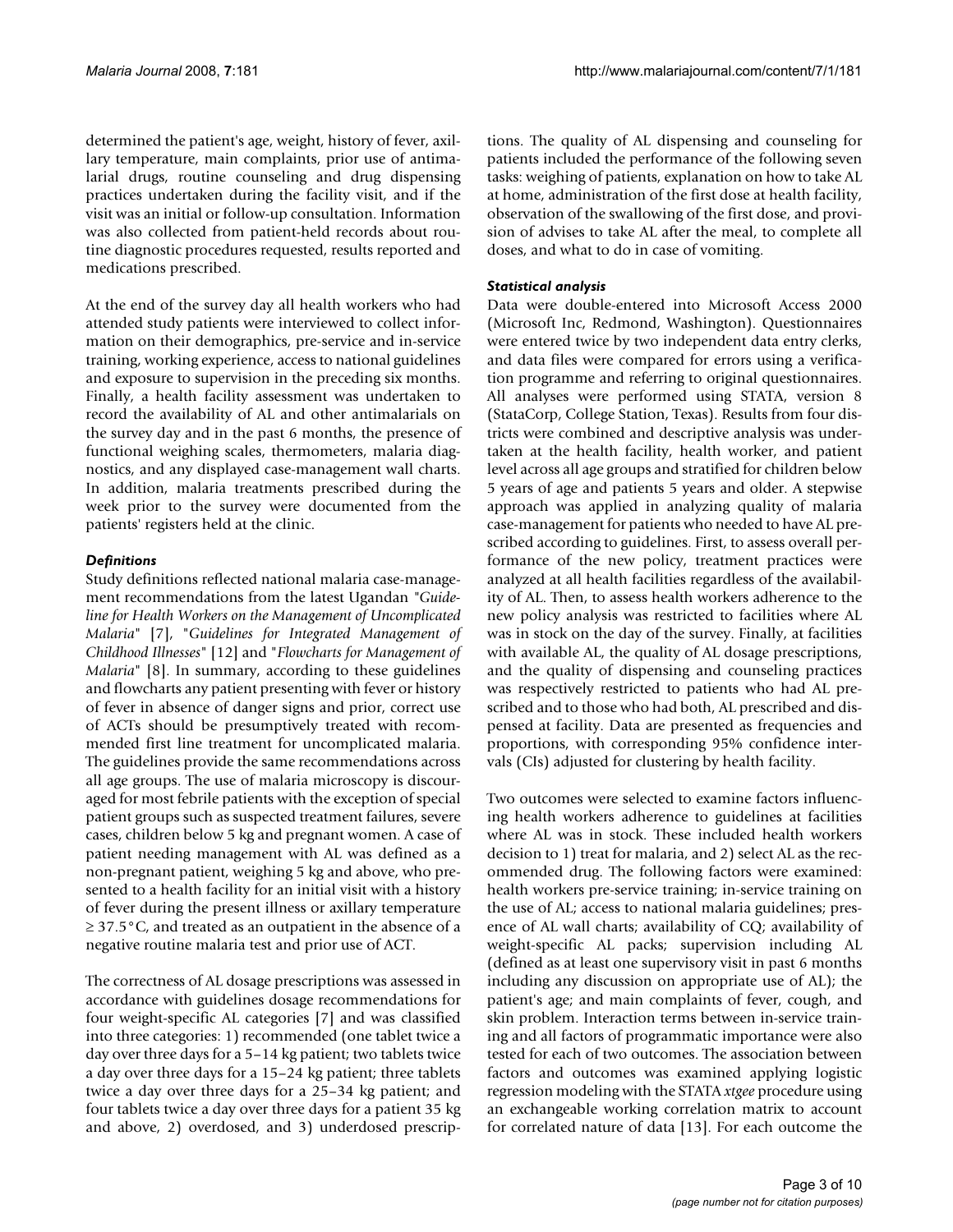odds ratio (OR), 95% confidence interval and *P*-values were first estimated for each factor in a series of univariate models. All factors with *P*-value for association < 0.15 were then entered into multivariate model, and a backward, stepwise strategy was used to eliminate variables with *P*-value > 0.05. Hypothesis testing and confidence interval estimation were done with an alpha level of 0.05.

### *Ethical approval*

The ethical approval for this study was provided by the Uganda National Council for Science and Technology (reference number HS 275).

# **Results**

#### *Description of the sample*

All 195 health facilities which were open during the survey period in study districts were assessed. At seven facilities, a health facility assessment was undertaken but no consultations took place during the survey day. At the remaining 188 facilities, outpatient malaria case-management practices were evaluated on 1,766 consultations undertaken by 233 health workers. No health worker,

adult patient or caretaker on behalf of sick child refused to participate in the study. However, of 233 health workers, one (0.4%), who performed three consultations, had to urgently leave the facility before an interview could be performed. Of the 1,763 consultations analyzed, 1,200 consultations met our definition of patients who needed AL management in accordance with national guidelines  $(461 < 5$  years and 739  $\geq 5$  years of age). The remaining 563 consultations were for patients  $<$  5 kg (10), pregnant women (74), follow up visits (94), had neither a history of fever nor temperature  $\geq 37.5^{\circ}$ C (371), had received AL prior to coming to facility (47), or had negative malaria slide reported through routine practices (85).

# *Health facility and health worker characteristics*

Of the 195 health facilities assessed, most (90%) were smaller health centres II and III, and most facilities were run by the government (88%) (Table 1). The majority had functional weighing scales (91%) and thermometers (75%) while malaria microscopy was provided at only 26% of facilities. Only one facility stocked malaria rapid diagnostic tests. Nearly half of facilities (93/195; 48%)

**Table 1: Characteristics of the health facilities in study districts in Uganda**

| Characteristics ( $N = 195$ )                                           | n(%)       |
|-------------------------------------------------------------------------|------------|
| Health facility type                                                    |            |
| Hospital                                                                | 8(4.1)     |
| Health centre IV                                                        | 12(6.2)    |
| Health centre III                                                       | 56 (28.7)  |
| Health centre II*                                                       | 119(61.0)  |
| Health facility ownership                                               |            |
| Government                                                              | 172 (88.2) |
| Non-government                                                          | 12(6.2)    |
| Mission                                                                 | 11(5.6)    |
| Equipment and services at health facility                               |            |
| Weighing scale                                                          | 178(91.3)  |
| Thermometer                                                             | 146 (74.9) |
| Functional microscopy                                                   | 50(25.6)   |
| Wall charts exposed                                                     |            |
| Any chart recommending artemether-lumefantrine use                      | 93 (47.7)  |
| Chart on uncomplicated malaria                                          | 68 (34.9)  |
| Chart on new treatment policy                                           | 35 (18.0)  |
| Integrated management of childhood illnesses chart                      | 33(16.9)   |
| Availability of artemether-lumefantrine on the survey day               |            |
| Any tablets of artemether-lumefantrine                                  | 169 (86.7) |
| Artemether-lumefantrine 6 tablets pack                                  | 162(83.1)  |
| Artemether-lumefantrine 12 tablets pack                                 | 140(71.8)  |
| Artemether-lumefantrine 18 tablets pack                                 | 75 (38.5)  |
| Artemether-lumefantrine 24 tablets pack                                 | 124(63.6)  |
| Availability of other antimalarial drugs on the survey day <sup>†</sup> |            |
| Chloroquine (any formulation)                                           | 149 (76.8) |
| Sulphadoxine-pyrimethamine (any formulation)                            | 170 (87.6) |
| Quinine (tablets)                                                       | 58 (29.9)  |
| Amodiaguine (any formulation)                                           | 4(2.1)     |
| Artesunate tablets                                                      | 8(4.1)     |
|                                                                         |            |

\* This category includes 3 clinics of similar service capacity as health centre II

† Denominators for these variables do not include one health facility with missing value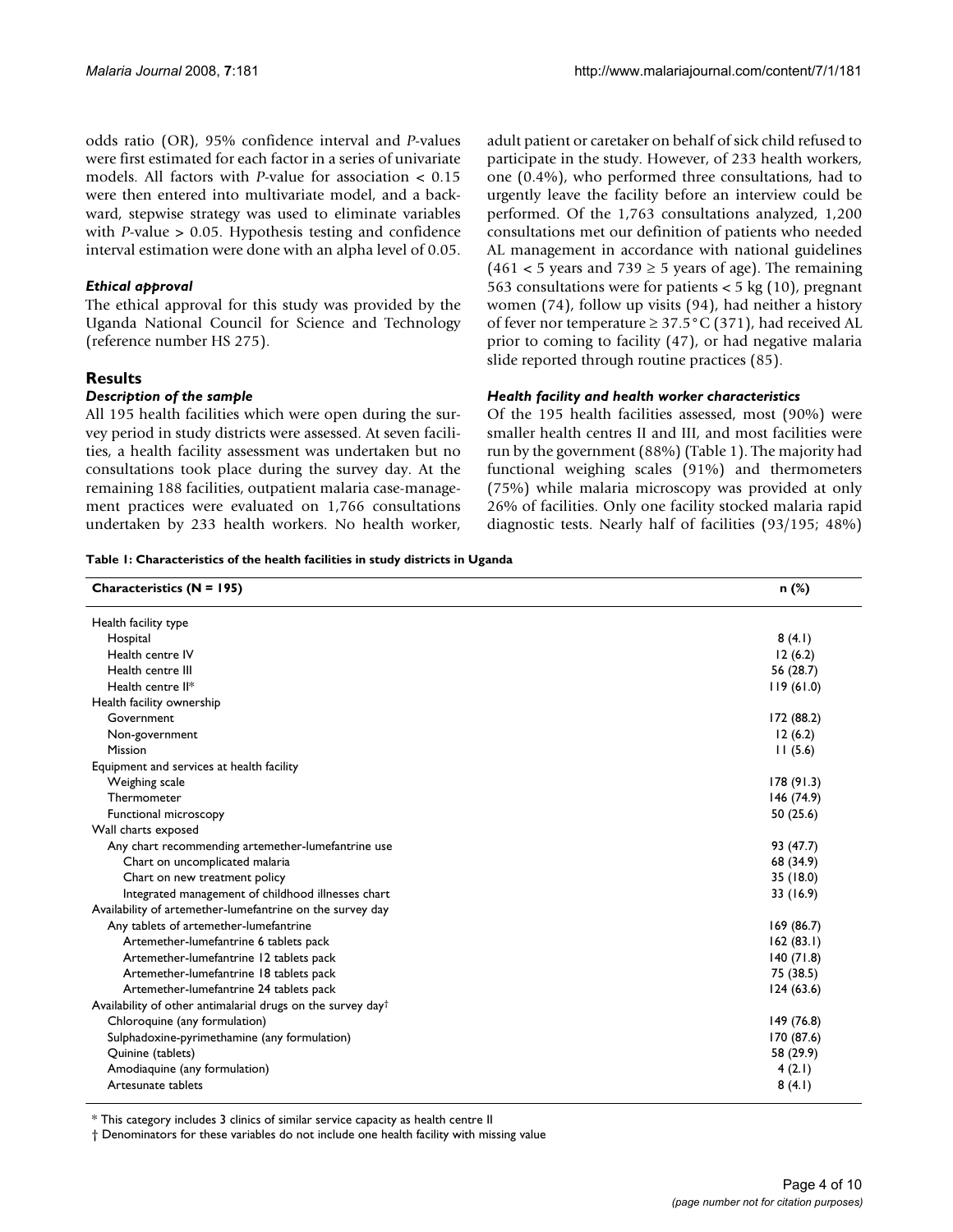had displayed at least one wall chart recommending use of AL, most commonly the chart on management of uncomplicated malaria (68/93; 73%). Only 17% of facilities had IMCI charts revised to recommend AL use.

On the survey day, any tablet packs of AL were in stock at 87% of facilities, the availability ranging from 39% for 18 tablet packs to 83% for 6 tablet packs (Table 1). All four weight-specific AL packs were available at only 67 (34%) facilities. Other antimalarial drugs recommended for treatment of uncomplicated malaria such as quinine, artesunate and amodiaquine were respectively in stock at only 30%, 4%, and 2% of facilities. Conversely, non-recommended antimalarials were widely available; CQ at 77% and SP at 88% of facilities. Of 157 facilities where retrospective stock-out data were available, the stock-outs of AL during the six-month period prior to the survey were common: 75% of facilities experienced stock-out of at least one of four AL tablet packs; between 44% and 68% reported stock-outs for specific AL packs; and 35% of facilities were found to have simultaneous stock-out of all four packs. In these facilities, the median number of the stockout days without any AL was 60 [IQR: 27–113] or 33% of study time. During the same retrospective period, CQ was rarely out of stock (23%), while most facilities reported stock-outs of quinine (58%), artesunate (98%) and amodiaquine (98%).

Of 232 interviewed health workers, the most common cadre performing consultations were nurses (35%); 24% were clinical officers and doctors; 4% midwives; and further 38% of health workers were health workers without formal clinical training, most commonly nurse aids and nursing assistants (Table 2). The majority of health workers (182/232; 79%) were trained on AL use, most commonly through the MoH cascade in-service training programme (124/182; 68%). The coverage of health workers trained on IMCI was high (160/232; 69%), however only 9 of these health workers attended recent IMCI trainings that included AL recommendations. Overall, higher cadres of health workers were more likely to have been exposed to AL training (86% of clinical officers and doctors vs 82% of nurses and midwives vs 71% of those without formal clinical training). 68% of health workers had access to national AL guidelines and 54% had access to IMCI chart booklets which were, however, not revised to include AL treatment recommendations. More than half (52%) of health workers reported at least one supervisory visit in past six months that included discussion on any clinical topic, however only 34% health workers reported a visit that included topic on appropriate use of AL.

#### *Quality of AL prescribing, dispensing and counseling practices*

Of 1,200 patients weighing 5 kg and above who needed treatment with AL according to guidelines and presenting

**Table 2: Characteristics of the health workers in study districts in Uganda**

| Characteristics ( $N = 232$ )                                     | n (%)      |
|-------------------------------------------------------------------|------------|
| Pre-service training                                              |            |
| Doctor                                                            | 3(1.3)     |
| Clinical officer                                                  | 52 (22.4)  |
| Nurse                                                             | 80 (34.5)  |
| Midwife                                                           | 9(3.9)     |
| Cadre without formal clinical training*                           | 88 (37.9)  |
| In-service training on malaria                                    |            |
| Any training including artemether-lumefantrine                    | 182 (78.5) |
| MoH training on artemether-lumefantrine                           | 124(53.5)  |
| On-job training on artemether-lumefantrine                        | 107(46.1)  |
| IMCI training including artemether-lumefantrinet                  | 9(3.9)     |
| Any IMCI training                                                 | 160 (69.0) |
| Possession of guideline document                                  |            |
| Any guideline including artemether-lumefantrine                   | 158(68.1)  |
| Management of uncomplicated malaria                               | 153 (66.0) |
| New policy for uncomplicated malaria                              | 58 (25.0)  |
| Any supervisory visit including appropriate use of $AL^{\dagger}$ | 78 (33.8)  |

\*This category includes 25 nurse aids, 53 nurse assistants, 3 TB/ leprosy assistant, 3 vaccinators, 1PH dental officer, 1 entomologic assistant, 1 anesthetic officer and 1 laboratory technician † Denominators for these variables do not include one health worker with missing value

to all study facilities, AL was prescribed for 60% of patients, CQ+SP for 14%, quinine for 4%, CQ for 3%, and various other antimalarials for 3% of patients (Table 3). Notably, among all patients 16% left the facility with no antimalarial prescription, similar in children < 5 years (14%) compared to patients 5 years and older (17%). At the same facilities, the retrospective one-week review of 18,917 antimalarial prescriptions adjusted for the same rate of non-treated febrile patients as observed on the survey day (16%), suggested somewhat lower use of AL (52%), similar use of CQ+SP (13%), and more common prescriptions of quinine (7%), CQ (7%) and SP (4%).

Surprisingly, at facilities where AL was in stock on the day of the survey, only minor and statistically non-significant changes in health workers adherence to the new policy were observed compared to practices at all facilities: AL prescribing increased by 4% (60 to 64%), use of CQ+SP decreased by 3% (14 to 11%), other antimalarials for only 1% (10 to 9%), and the proportion of patients not treated with any antimalarial drugs remained exactly the same (16%) (Table 3).

Among 714 patients who had AL prescribed and for whom dosing prescriptions were complete (7 missing values), 676 (95%) were prescribed recommended AL weight-specific dosages while overdose and underdose prescriptions were very rare (16/714; 2% and 22/714; 3% respectively). High rates of recommended dosage prescriptions were observed across all weight groups: 5–14 kg (273/283; 97%), 15–24 kg (79/89; 89%), 25–34 kg (10/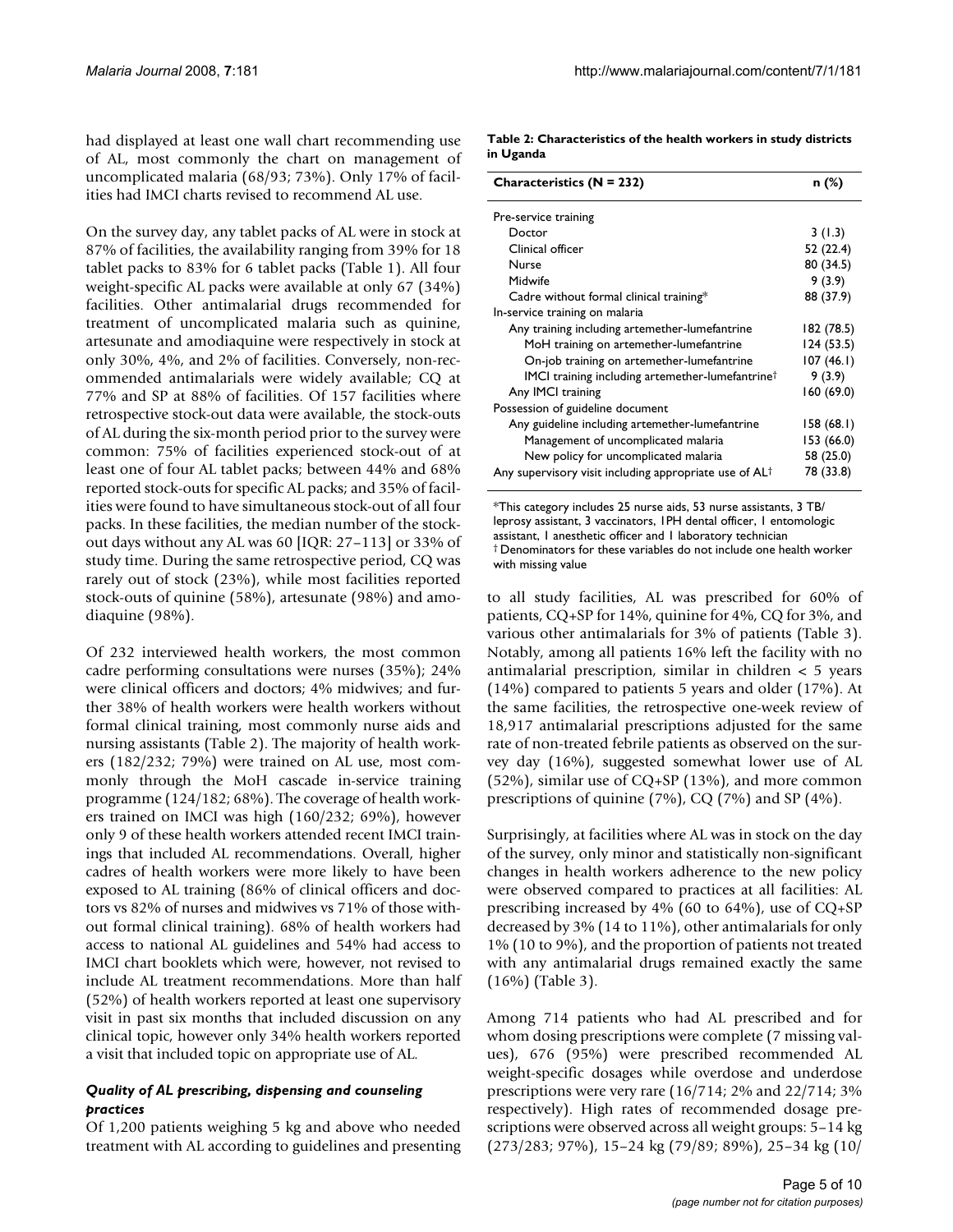| <b>All health facilities</b>               | $< 5$ years (N = 461) |               | $\geq$ 5 years (N = 739) |               | All patients ( $N = 1200$ ) |               |
|--------------------------------------------|-----------------------|---------------|--------------------------|---------------|-----------------------------|---------------|
|                                            | n (%)                 | 95% CI        | n (%)                    | 95% CI        | n (%)                       | 95% CI        |
| AL                                         | 306 (66.4)            | $61.1 - 71.7$ | 415(56.2)                | $50.3 - 62.0$ | 721 (60.1)                  | 55.6-64.6     |
| CQ+SP                                      | 35 (7.6)              | $4.8 - 10.4$  | 133(18.0)                | $13.2 - 22.8$ | 168(14.0)                   | $10.7 - 17.3$ |
| Ouinine                                    | 27(5.9)               | $3.1 - 8.6$   | 21(2.8)                  | $1.4 - 4.3$   | 48 (4.0)                    | $2.6 - 5.4$   |
| Chloroquine                                | 10(2.2)               | $0.7 - 3.6$   | 22(3.0)                  | $1.4 - 4.6$   | 32(2.7)                     | $1.5 - 3.9$   |
| SP                                         | 2(0.4)                | $0 - 1.0$     | 7(1.0)                   | $0 - 2.1$     | 9(0.8)                      | $0 - 1.5$     |
| Other antimalarial treatments*             | 16(3.5)               | $1.4 - 5.6$   | 14(1.9)                  | $0.5 - 3.3$   | 30(2.5)                     | $1.2 - 3.8$   |
| No antimalarial prescribed                 | 65(14.1)              | $10.8 - 17.4$ | 127(17.2)                | $13.9 - 20.5$ | 192 (16.0)                  | $13.5 - 18.5$ |
| <b>Facilities with AL in stock</b>         | $< 5$ years (N = 428) |               | $\geq$ 5 years (N = 644) |               | All patients ( $N = 1072$ ) |               |
|                                            | n (%)                 | 95% CI        | n (%)                    | 95% CI        | n (%)                       | 95% CI        |
| AL                                         | 297 (69.4)            | $64.2 - 74.6$ | 388 (60.3)               | $54.2 - 66.3$ | 685 (63.9)                  | $59.5 - 68.3$ |
| $CO+SP$                                    | 22(5.1)               | $2.8 - 7.5$   | 95 (14.8)                | $10.1 - 19.4$ | 117(10.9)                   | $8.0 - 13.9$  |
| Quinine                                    | 22(5.1)               | $2.4 - 7.9$   | 16(2.5)                  | $1.0 - 4.0$   | 38(3.5)                     | $2.2 - 4.9$   |
| Chloroquine                                | 9(2.1)                | $0.6 - 3.6$   | 16(2.5)                  | $0.8 - 4.2$   | 25(2.3)                     | $1.1 - 3.6$   |
| <b>SP</b>                                  | 2(0.5)                | $0 - 1.1$     | 6(0.9)                   | $0 - 2.2$     | 8(0.8)                      | $0 - 1.6$     |
| Other antimalarial treatments <sup>†</sup> | 15(3.5)               | $1.3 - 5.7$   | 12(1.9)                  | $0.3 - 3.4$   | 27(2.5)                     | $1.1 - 4.0$   |
| No antimalarial prescribed                 | 61(14.3)              | $10.8 - 17.7$ | 111(17.2)                | $13.8 - 20.7$ | 172(16.0)                   | $13.4 - 18.7$ |

#### **Table 3: Antimalarial treatments for patients who needed management with AL as defined by national guidelines**

\* Other antimalarial treatments include artemether (2), AQ+SP (2), AL+SP (8), AL+CQ+SP (2), QN+SP (6), AL+QN (4), AL+CQ (6)

† Other antimalarial treatments include artemether (1), AQ+SP (2), AL+SP (8), AL+CQ+SP (2), QN+SP (6), AL+QN (3), AL+CQ (5)

15; 67%) and 35 kg and above (314/325; 97%). Conversely, recommended CQ and quinine dosage prescriptions were less common (17/32; 53% and 27/48; 56%).

For 669 patients who had AL dispensed at the health facility (Table 4), health workers variably performed dispensing and counseling tasks: 51% had weight measured, 97% were explained how to take AL at home, 67% were advised to complete all doses, 47% were instructed to take drug after the meal, 15% received the first dose of AL while at the facility, 14% were observed while swallowing the first dose, and only 7% were advised what do in case of vomiting. Interestingly, apart from measuring the weight which health workers more commonly performed for children < 5 years of age (65%) than in patients 5 years and older (41%), there was no significant difference between age groups in the performance of any other dispensing and counseling tasks (Table 4).

#### *Factors influencing quality of AL case-management*

Eleven factors and six interaction terms that may have influenced health workers decisions to 1) treat for malaria, and 2) select recommended AL treatment at facilities where AL was in stock on the survey day were examined. Table 5 presents multivariate results for statistically significant associations (*P*-value < 0.05) between examined factors and each outcome, and univariate results for factors which did not meet the criteria for multivariate analysis (*P*-value < 0.15) or were statistically non-significant to be retained in final models.

|  |  | Table 4: Quality of dispensing and counseling practices for patients who had AL dispensed |
|--|--|-------------------------------------------------------------------------------------------|
|  |  |                                                                                           |

| Task performed                            | $<$ 5 years (N = 296) |               | $\geq$ 5 years (N = 373) |               | All patients $(N = 669)$ |               |
|-------------------------------------------|-----------------------|---------------|--------------------------|---------------|--------------------------|---------------|
|                                           | $n$ (%)               | 95% CI        | $n$ (%)                  | 95% CI        | $n$ (%)                  | 95% CI        |
| Weight measured                           | 192 (64.9)            | $55.9 - 73.8$ | 151(40.5)                | $30.9 - 50.1$ | 343(51.3)                | $43.2 - 59.4$ |
| First dose given at the facility          | 40(13.5)              | $7.4 - 19.7$  | 58 (15.6)                | $8.4 - 22.7$  | 98 (14.7)                | $8.5 - 20.8$  |
| Swallowing of first dose observed         | 34(11.5)              | $5.3 - 17.6$  | 56 (15.0)                | $7.8 - 22.2$  | 90(13.5)                 | $7.3 - 19.7$  |
| Dosage explained                          | 284 (96.0)            | 93.3-98.6     | 363 (97.3)               | $95.1 - 99.5$ | 647 (96.7)               | 94.7-98.7     |
| Advice provided to complete all doses     | 185 (62.5)            | $55.1 - 69.9$ | 262 (70.2)               | $64.1 - 76.4$ | 447 (66.8)               | $61.3 - 72.3$ |
| Advice provided to take drug after a meal | 132 (44.6)            | $37.1 - 52.1$ | 182 (48.8)               | $42.7 - 54.9$ | 314(46.9)                | $41.3 - 52.6$ |
| Advice provided what to do if vomiting    | 24(8.1)               | $2.9 - 13.3$  | 20(5.4)                  | $2.1 - 8.6$   | 44 (6.6)                 | $3.1 - 10.1$  |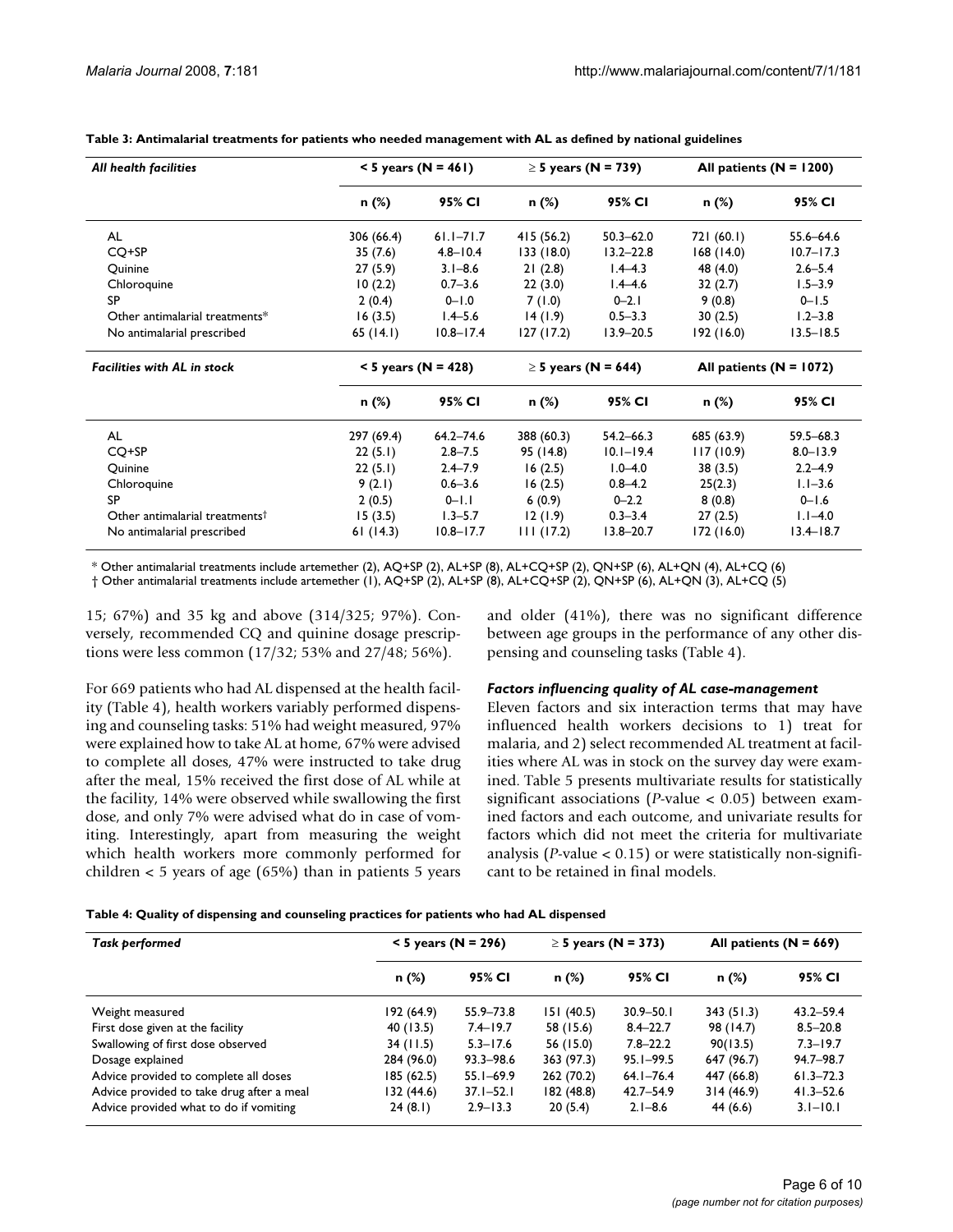| Outcomes and factors (No of patients in analysis*)                 | No (%) of<br>patients with outcome | % of patients<br>with the outcome for<br>each level of the factor | OR (95% CI)          | $P -$<br>value |  |  |  |  |
|--------------------------------------------------------------------|------------------------------------|-------------------------------------------------------------------|----------------------|----------------|--|--|--|--|
| Statistically significant factors (P < 0.05): multivariate results |                                    |                                                                   |                      |                |  |  |  |  |
| Outcome I: Health worker treats for malaria (n = 1064)             | 892 (83.8)                         |                                                                   |                      |                |  |  |  |  |
| Fever main complaint (yes vs no)                                   |                                    | 88.6 vs 60.6                                                      | $5.22(3.61 - 7.54)$  | < 0.001        |  |  |  |  |
| Supervision including AL (supervised vs non-supervised HWs)        |                                    | 87.2 vs 82.1                                                      | $1.63$ (1.06-2.50)   | 0.027          |  |  |  |  |
| Health worker's cadre (qualified <sup>†</sup> vs non-qualified)    |                                    | 82.1 vs 86.7                                                      | $0.61(0.40-0.93)$    | 0.020          |  |  |  |  |
| Skin problem main complaint (yes vs no)                            |                                    | 65.3 vs 84.7                                                      | $0.29(0.15 - 0.55)$  | < 0.001        |  |  |  |  |
| Outcome 2: Health worker selects AL treatment (n = 892)            | 682 (76.5)                         |                                                                   |                      |                |  |  |  |  |
| Availability of weight-specific AL pack (yes vs no)                |                                    | 83.8 vs 43.6                                                      | $6.15(3.43 - 11.05)$ | < 0.001        |  |  |  |  |
| Absence of chloroquine in stock (yes vs no)                        |                                    | 84.3 vs 74.1                                                      | 2.16 (1.09-4.28)     | 0.027          |  |  |  |  |
| Statistically non-significant factors - univariate results         |                                    |                                                                   |                      |                |  |  |  |  |
| Outcome I: Health worker treats for malaria (n = 1064)             | 892 (83.8)                         |                                                                   |                      |                |  |  |  |  |
| Malaria in-service training including AL (yes vs no)               |                                    | 82.8 vs 87.9                                                      | $0.65(0.41 - 1.05)$  | 0.078          |  |  |  |  |
| Access to malaria guidelines (yes vs no)                           |                                    | 84.8 vs 81.8                                                      | $1.19(0.81 - 1.76)$  | 0.370          |  |  |  |  |
| Availability of malaria wall charts (yes vs no)                    |                                    | 83.8 vs 83.9                                                      | $1.02(0.70 - 1.50)$  | 0.906          |  |  |  |  |
| Availability of weight-specific AL pack (yes vs no)                |                                    | 83.5 vs 85.3                                                      | $0.87(0.49 - 1.55)$  | 0.635          |  |  |  |  |
| Absence of chloroquine in stock (yes vs no)                        |                                    | 84.7 vs 83.6                                                      | $1.06(0.66 - 1.70)$  | 0.819          |  |  |  |  |
| Age of the patient (<5 years vs $\geq$ 5 years)                    |                                    | 85.7 vs 82.6                                                      | $1.27(0.88 - 1.82)$  | 0.203          |  |  |  |  |
| Cough main complaint (yes vs no)                                   |                                    | 84.6 vs 83.0                                                      | $1.09(0.78 - 1.53)$  | 0.598          |  |  |  |  |
| Outcome 2: Health worker selects AL treatment (n = 892)            | 682 (76.5)                         |                                                                   |                      |                |  |  |  |  |
| Malaria in-service training including AL (yes vs no)               |                                    | 77.4 vs 73.0                                                      | $1.37(0.78 - 2.40)$  | 0.267          |  |  |  |  |
| Access to malaria guidelines (yes vs no)                           |                                    | 76.8 vs 75.6                                                      | $1.12(0.68 - 1.86)$  | 0.656          |  |  |  |  |
| Availability of malaria wall charts (yes vs no)                    |                                    | 76.5 vs 76.4                                                      | $0.93(0.58 - 1.50)$  | 0.778          |  |  |  |  |
| Health worker's cadre (qualified <sup>†</sup> vs non-qualified)    |                                    | 74.8 vs 79.0                                                      | $0.88(0.55 - 1.41)$  | 0.583          |  |  |  |  |
| Supervision including AL (supervised vs non-supervised HWs)        |                                    | 79.6 vs 74.7                                                      | $1.41(0.85 - 2.32)$  | 0.180          |  |  |  |  |
| Age of the patient $($ < 5 years vs = 5 years)                     |                                    | 81.2 vs 73.2                                                      | $1.59(1.02 - 2.47)$  | 0.039          |  |  |  |  |
| Fever main complaint (yes vs no)                                   |                                    | 75.9 vs 80.7                                                      | $0.81(0.52 - 1.26)$  | 0.345          |  |  |  |  |
| Cough main complaint (yes vs no)                                   |                                    | 79.2 vs 73.5                                                      | $1.32(0.98 - 1.77)$  | 0.064          |  |  |  |  |
| Skin problem main complaint (yes vs no)                            |                                    | 78.1 vs 76.4                                                      | $1.03(0.43 - 2.47)$  | 0.943          |  |  |  |  |

#### **Table 5: Factors influencing health worker's practices in management of patients with artemether-lumefantrine**

\* 8 observations with incomplete data omitted to allow for a common denominator

† The category qualified heath workers include patients seen by doctors, nurses, clinical officers and midwives.

Of 1,064 patients who should have been treated for malaria in accordance with guidelines, multivariate results revealed significantly higher likelihood of recommended practice for patients with main complaint of fever (OR = 5.22; 95% CI: 3.61–7.54) and for those patients seen by supervised health workers (OR = 1.63; 95% CI: 1.06–2.50). Patients were significantly less likely to be treated for malaria if they were seen by formally qualified health workers (OR = 0.61; 95% CI: 0.40–0.93) or if they presented with a skin problem (OR = 0.29; 95% CI: 0.15– 0.55). Among 892 patients who were prescribed an antimalarial drug, AL was significantly more likely to be prescribed if they were seen at facilities where on the survey day the appropriate weight-specific AL pack was in stock (OR = 6.15; 95% CI: 3.43–11.05) and where CQ was absent (OR = 2.16; 95% CI: 1.09–4.28). Interestingly, no

significant association was found between any of AL implementation activities (in-service training including AL, access to national guidelines, and availability of malaria wall charts) and tested outcomes (Table 5). Similarly, no significant association was found with any of outcomes for the effects of in-service training in interaction terms with guidelines, wall charts, supervision, preservice training, availability of weight-specific AL, and absence of CQ.

#### **Discussion**

This study of AL case-management was undertaken approximately three years after the policy shift from CQ+SP to AL was announced in Uganda, two years after the beginning of implementation activities and at least a year after AL was delivered to all facilities in study districts.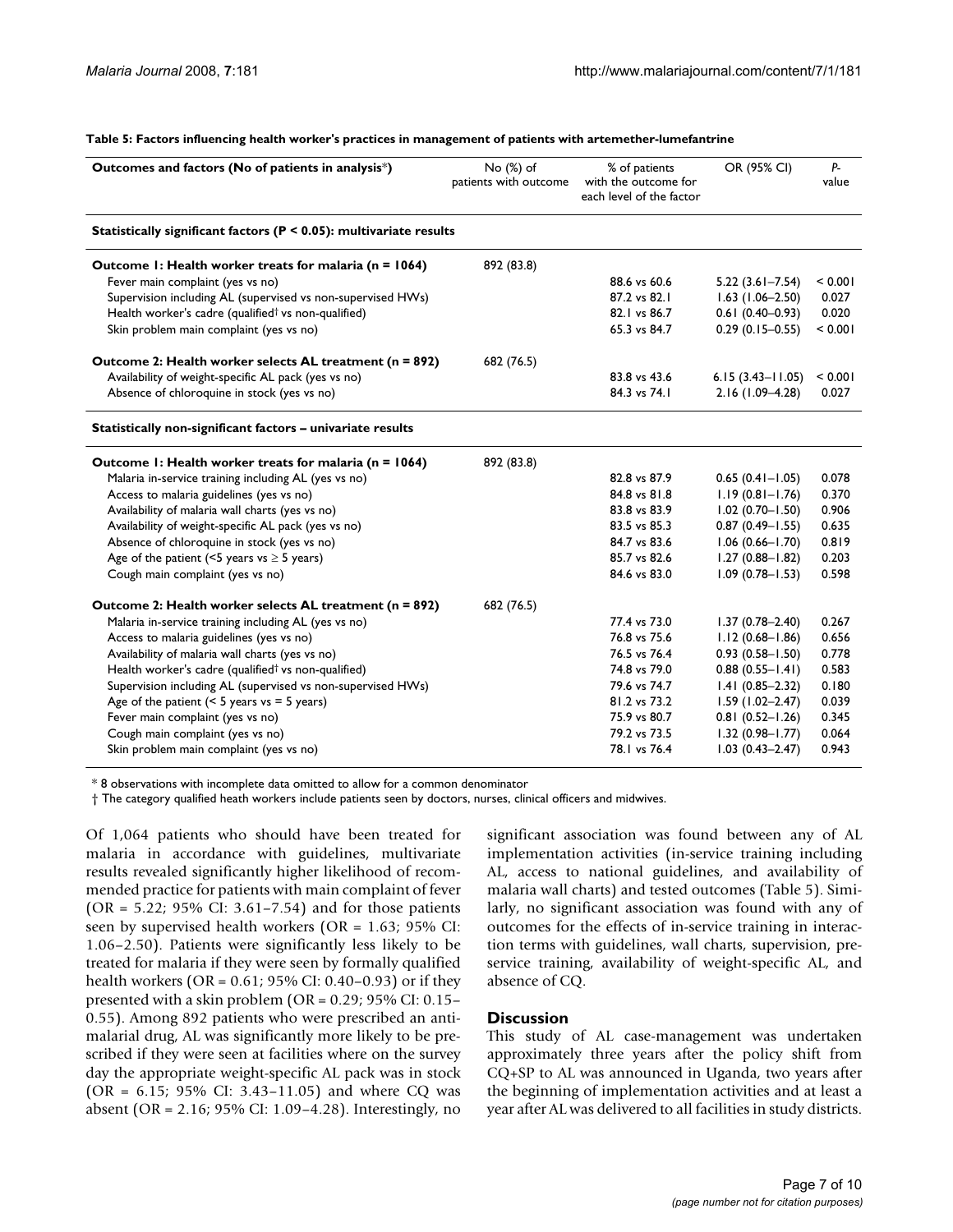This provided sufficient time for health workers to become familiarized with the new guidelines and translate new policy effectively into the clinical practice.

Despite the lack of universal availability of AL on the survey day (87%) and less than optimal coverage with inservice training (79%), guidelines (68%) and AL wall charts (48%), the overall use of AL prevailed (60%) over non-effective CQ, SP and CQ+SP therapies (18%), or effective, but not recommended therapies, such as quinine and other antimalarial combinations (7%). The presence of study teams at facilities may have introduced a Hawthorn effect resulting in better performance on the survey day than usual [14,15]; however, the retrospective review of treatment practices in a week prior to the presence of study teams suggests that this effect was relatively minor as 52% of patients were still prescribed AL prior to the survey. Unexpectedly, no further improvements were observed at facilities where AL was in stock on the survey day. At these facilities two main practices discordant with national recommendations are important to emphasize: first, 20% of patients were still prescribed non-recommended antimalarials, most commonly CQ+SP, and second, further 16% of febrile patients were not treated at all for malaria. Our explanatory analyses provide some explanations that help to understand these patterns.

First, health workers were much more likely to prescribe AL if weight-specific AL pack was in stock ( $OR = 6.2$ ), but also if non-recommended chloroquine was absent (OR = 2.2). The negative effects of the presence of ineffective drugs on treatment practices have been described in Kenya [16,17], and the implications of these findings are clear – discontinuation of supply and removal of existing stocks from facilities. More than a year after the new policy reached peripheral facilities, the absence of a stable AL supply chain does not justify the continued supply of ineffective drugs.

Controversy, however, exists on the most appropriate ways to approach common situations where tablets of AL are in stock but not in adequate pack sizes. The strength of all AL tablets is indeed the same, however the implementation of the AL policy includes delivery of four different AL pack sizes (6, 12, 18 and 24 tablets) suitable for management of four different weight categories of patients (5– 14 kg; 15–24 kg; 25–34 kg and ≥ 35 kg). In Uganda there are no instructions on what health workers should do when only non-recommended weight-specific AL is in stock. An ideal solution to this problem is establishment of an effective supply chain for all four AL products; however this seems to have taken longer than anticipated. Meanwhile, the findings of this study support recommendations to instruct health workers to use AL even if adequate AL pack sizes are not in stock. This temporary practice may compromise high levels of patients' adherence to AL [18], and high rates (95%) of health workers adherence to correct AL dosing as shown in this and in the previous studies [9,10]; however, it would still save many lives before an effective AL supply chain is established countrywide. If adequate availability of AL products cannot be ensured, alternative AL preparations that do not depend on separate packaging, should be considered and their operational use evaluated. Finally, the implementation of parallel ACT policy promoting AS+AQ, as a stipulated recommendation in national guidelines in Uganda, might also be an option to support sufficient availability of ACTs at the periphery of health system.

The second practice discordant with guidelines is that 16% of febrile patients are not treated with any antimalarial drug; the proportion similar between young children and patients 5 years and older. Health workers are more likely to respect guidelines if febrile patients spontaneously report fever, or present without additional problems such as skin infection. Health workers with higher qualifications and those less supervised are more likely to disregard guidelines. These findings are similar to those reported previously in Benin [19] and Kenya [16] and continue to persist despite many studies in the past demonstrating low sensitivity of various clinical signs and symptoms to detect malaria in febrile patients across all age groups [20-22], translation of this evidence into national [7,12] and international guidelines [23,24], and emphasis of series of Ugandan in-service training programmes on these guidelines [25]. This practice is more prominent among more qualified health workers and possibly reflects the common beliefs that their skills, and knowledge of alternative diagnoses, could reliably distinguish malaria fevers from other febrile causes. The advent of malaria rapid diagnostic tests may present an opportunity not only to address well-known problem of malaria overdiagnosis [26], but also to reduce the risk of malaria under-treatment by promoting systematic testing of all febrile patients.

Appropriate AL dispensing and counseling practices deserve special attention. The performance of these tasks, as they should be provided as part of good clinical practice, are critical to ensure high rates of patients adherence [18] and treatment success [27,28]. In this study, we found that nearly all patients left the facility with an explanation on dosing schedule; however, administration of the first AL dose, and provision of advice to take AL after the meal and what to do in case of vomiting was rarely performed across all age groups. Despite Uganda's investment in interventions to improve the quality of care such as IMCI [25,29], deficiencies in drug dispensing and counseling practices persist. The reasons for these suboptimal practices are not clear and demand further qualita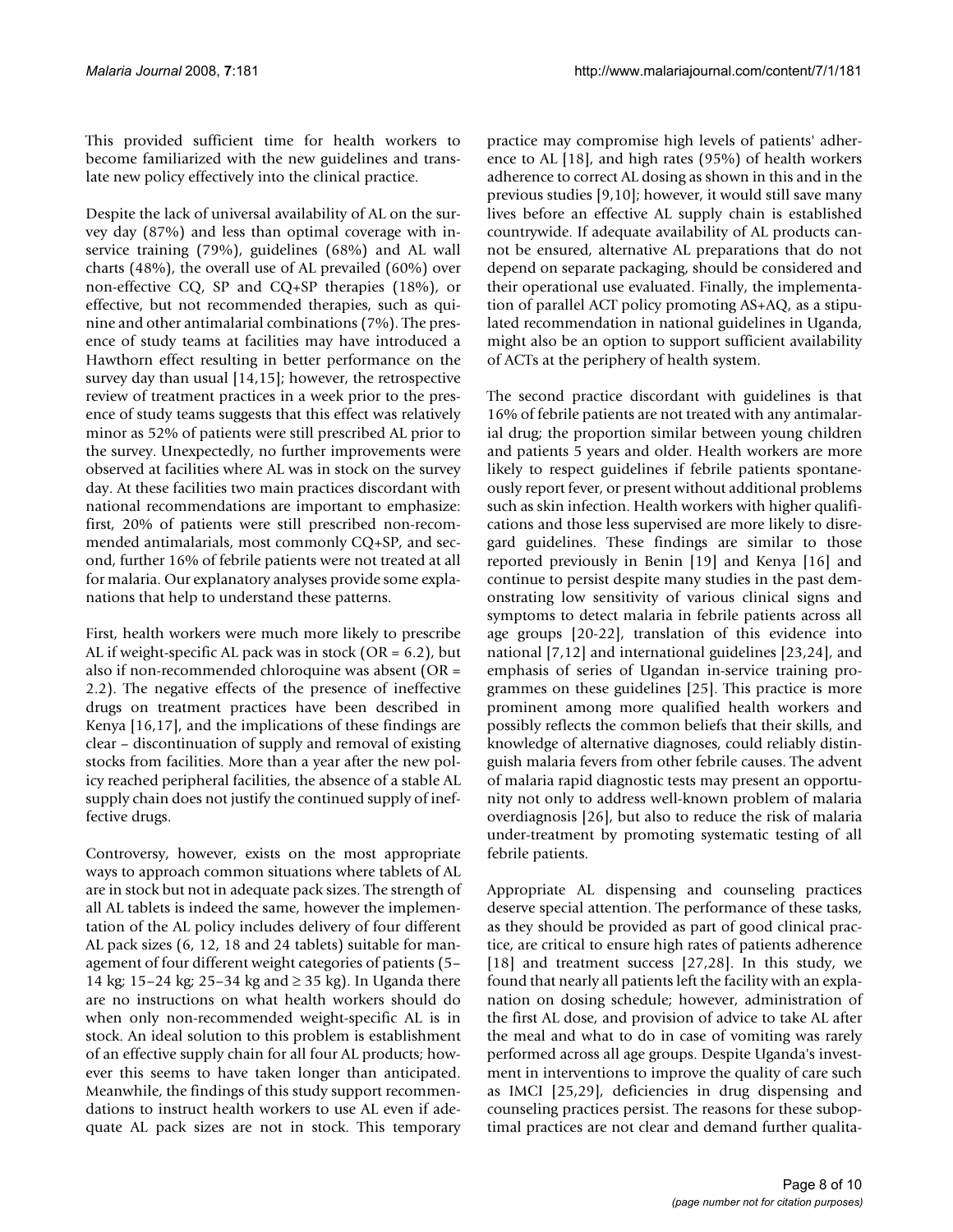tive research including health workers misperceptions on administration of first AL dose in the absence of food, the effects of lack of potable water on administering drugs at peripheral facilities and the effects of AL blister packages on the provision of replacement dose in case of vomiting. Better understanding of these factors should guide further interventional studies to improve dispensing and counseling practices as an integral part of appropriate prescribing.

Finally, better prescribing practices could not be attributed to any routine AL implementation activities (in-service training, guidelines, wall charts). The reviews of previous studies with similar design, as well as systematic reviews of other interventional trials on the use of medicines in developing countries, commonly reported a mixed association between in-service training and health worker performance, and sometimes, as in the present study, no association was found with any of the examined interventions [30-32]. Unfortunately, most studies, including this one, had only limited details about the quality of training delivered to health workers in study settings to make any definite conclusions about effectiveness of this intervention. Yet, it seems obvious that currently established ways of delivering ACT policies and ensuring health workers performance during the post-delivery period need strengthening. Prospective, interventional studies testing cost-effectiveness of innovative types of training, but also job-aids and supervision, and their combinations, should be an operational research priority of critical importance to inform policy makers on how to optimize the delivery of ACTs in Africa.

# **Conclusion**

Although it was encouraging to observe that the use of AL prevailed over non-recommended therapies in Uganda, the quality of AL case-management is not yet optimal and a series of deficiencies were detected at point of care. Following widespread ACT deployment across Africa, the priority for operational researchers and policy makers should be to determine the most cost-effective set of interventions that can be easily deployed on a larger scale to maximize the impact of ACTs so long as their adequate supply to the periphery of health system can be guaranteed.

# **Competing interests**

DZ, AT and RWS have received a fee for speaking at a meeting organized by Novartis Pharma AG, the manufacturers of artemether-lumefantrine. JKT, JN, JS, JNN, SM and JBR declared no competing interest.

# **Authors' contributions**

DZ contributed to the conception and design of the study, analysis, interpretation of results and finalization of the manuscript. JKT contributed to the conception and design

of the study, supervision of data collection and interpretation of results. JN contributed to study design, supervision of data collection and data analysis. JS and JNN contributed to data analysis and interpretation of results. JBR contributed to data analysis, interpretation of results and policy implications of the findings. AT contributed to the conception and design of the study. SM contributed to interpretation of results and policy implications of the findings. RWS contributed to the conception and design of the study and interpretation of results. All authors contributed to drafting of the manuscript and all read and approved the final manuscript.

# **Acknowledgements**

This study received financial support from the COMDIS Research Programme Consortium funded by the Department for International Development, UK through the Malaria Consortium. RW Snow is a Wellcome Trust Principal Research Fellow (#079080). The authors are grateful to Moses Musinguzi who supervised field work at its initial stages, district health authorities of study districts, the field teams and to all health workers, patients, and caretakers of sick children who participated in the study. The authors are also grateful to Mike English for comments on an earlier draft. This paper is published with the permission of the Director of KEMRI.

#### **References**

- 1. Bosman A, Mendis KN: **[A major transition in malaria treat](http://www.ncbi.nlm.nih.gov/entrez/query.fcgi?cmd=Retrieve&db=PubMed&dopt=Abstract&list_uids=18165492)[ment: the adoption and deployment of artemisinin-based](http://www.ncbi.nlm.nih.gov/entrez/query.fcgi?cmd=Retrieve&db=PubMed&dopt=Abstract&list_uids=18165492) [combination therapies.](http://www.ncbi.nlm.nih.gov/entrez/query.fcgi?cmd=Retrieve&db=PubMed&dopt=Abstract&list_uids=18165492)** *Am J Trop Med Hyg* 2007, **77(suppl 6):**193-197.
- 2. Kamya MR, Dorsey G, Gasasira A, Ndeezi G, Babirye JN, Staedke SG, Rosenthal PJ: **[The comparative efficacy of chloroquine and sul](http://www.ncbi.nlm.nih.gov/entrez/query.fcgi?cmd=Retrieve&db=PubMed&dopt=Abstract&list_uids=11280066)[fadoxine-pyrimethamine for the treatment of uncompli](http://www.ncbi.nlm.nih.gov/entrez/query.fcgi?cmd=Retrieve&db=PubMed&dopt=Abstract&list_uids=11280066)[cated falciparum malaria in Kampala, Uganda.](http://www.ncbi.nlm.nih.gov/entrez/query.fcgi?cmd=Retrieve&db=PubMed&dopt=Abstract&list_uids=11280066)** *Trans R Soc Trop Med Hyg* 2001, **95:**50-55.
- 3. EANMAT: **[The efficacy of antimalarial monotherapies, sul](http://www.ncbi.nlm.nih.gov/entrez/query.fcgi?cmd=Retrieve&db=PubMed&dopt=Abstract&list_uids=14516296)[phadoxine-pyrimethamine and amodiaquine in East Africa:](http://www.ncbi.nlm.nih.gov/entrez/query.fcgi?cmd=Retrieve&db=PubMed&dopt=Abstract&list_uids=14516296) [implications for sub-regional policy.](http://www.ncbi.nlm.nih.gov/entrez/query.fcgi?cmd=Retrieve&db=PubMed&dopt=Abstract&list_uids=14516296)** *Trop Med Int Health* 2003, **8:**860-867.
- 4. Staedke SG, Mpimbaza A, Kamya MR, Nzarubara BK, Dorsey G, Rosenthal PJ: **[Combination treatments for uncomplicated fal](http://www.ncbi.nlm.nih.gov/entrez/query.fcgi?cmd=Retrieve&db=PubMed&dopt=Abstract&list_uids=15567011)[ciparum malaria in Kampala, Uganda: randomized clinical](http://www.ncbi.nlm.nih.gov/entrez/query.fcgi?cmd=Retrieve&db=PubMed&dopt=Abstract&list_uids=15567011) [trial.](http://www.ncbi.nlm.nih.gov/entrez/query.fcgi?cmd=Retrieve&db=PubMed&dopt=Abstract&list_uids=15567011)** *Lancet* 2004, **364:**1950-1957.
- 5. Bakyaita N, Dorsey G, Yeka A, Banek K, Staedke SG, Kamya MR, Talisuna A, Kironde F, Nsobya S, Kilian A, Reingold A, Rosenthal PJ, Wabwire-Mangen F, Dorsey G: **[Sulfadoxine pyrimethamine plus](http://www.ncbi.nlm.nih.gov/entrez/query.fcgi?cmd=Retrieve&db=PubMed&dopt=Abstract&list_uids=15891132) [chloroquine or amodiaquine for uncomplicated falciparum](http://www.ncbi.nlm.nih.gov/entrez/query.fcgi?cmd=Retrieve&db=PubMed&dopt=Abstract&list_uids=15891132) malaria: a randomized, multisite trial guide to national pol[icy in Uganda.](http://www.ncbi.nlm.nih.gov/entrez/query.fcgi?cmd=Retrieve&db=PubMed&dopt=Abstract&list_uids=15891132)** *Am J Trop Med Hyg* 2005, **72:**573-580.
- 6. Republic of Uganda: *National policy on malaria treatment* Malaria Control Programme, Ministry of Health; 2005.
- 7. Republic of Uganda: *Management of uncomplicated malaria: a practical guide for health workers* Malaria Control Programme, Ministry of Health; 2005.
- 8. Republic of Uganda: *Flowchart for management of malaria* Malaria Control Programme, Ministry of Health; 2005.
- 9. Zurovac D, Ndhlovu M, Sipilanyambe N, Chanda P, Hamer DH, Simon JL, Snow RW: **[Paediatric malaria case-management with](http://www.ncbi.nlm.nih.gov/entrez/query.fcgi?cmd=Retrieve&db=PubMed&dopt=Abstract&list_uids=17367518) [artemether-lumefantrine in Zambia: a repeat cross-sec](http://www.ncbi.nlm.nih.gov/entrez/query.fcgi?cmd=Retrieve&db=PubMed&dopt=Abstract&list_uids=17367518)[tional study.](http://www.ncbi.nlm.nih.gov/entrez/query.fcgi?cmd=Retrieve&db=PubMed&dopt=Abstract&list_uids=17367518)** *Malar J* 2007, **6:**31.
- Zurovac D, Njogu J, Akhwale W, Hamer DH, Snow RW: [Transla](http://www.ncbi.nlm.nih.gov/entrez/query.fcgi?cmd=Retrieve&db=PubMed&dopt=Abstract&list_uids=18291008)**[tion of artemether-lumefantrine treatment policy into pae](http://www.ncbi.nlm.nih.gov/entrez/query.fcgi?cmd=Retrieve&db=PubMed&dopt=Abstract&list_uids=18291008)diatric clinical practice: an early experience from Kenya.** *Trop Med Int Health* 2008, **13:**99-107.
- 11. Okello PE, Van Bortel W, Byaruhanga AM, Correwyn A, Roelants P, Talisuna A, D'Alessandro U, Coosemans M: **[Variation in malaria](http://www.ncbi.nlm.nih.gov/entrez/query.fcgi?cmd=Retrieve&db=PubMed&dopt=Abstract&list_uids=16896122) [transmission intensity in seven sites throughout Uganda.](http://www.ncbi.nlm.nih.gov/entrez/query.fcgi?cmd=Retrieve&db=PubMed&dopt=Abstract&list_uids=16896122)** *Am J Trop Med Hyg* 2006, **75:**219-225.